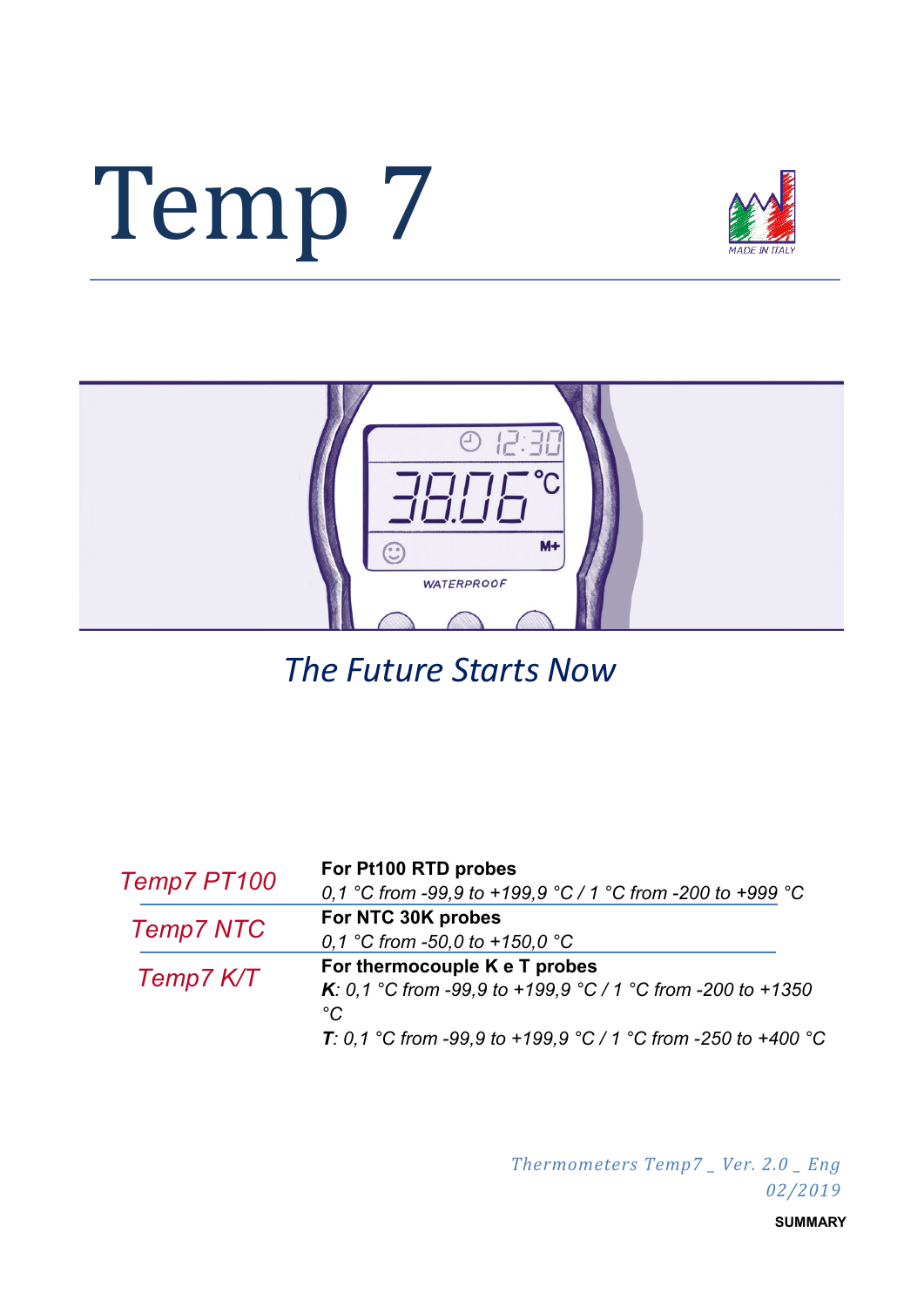# **Content index**

| $\mathbf 1$ .  |  |
|----------------|--|
| 1 <sub>1</sub> |  |
| 1.2            |  |
| 1.2.1          |  |
| 1.2.2          |  |
| 1.2.3          |  |
| 1.3            |  |
| 2.             |  |
| 2.1            |  |
| 2.2            |  |
| 2.3            |  |
| 2.4            |  |
| 2.5            |  |
| 3.             |  |
| 3.1            |  |
| 3.2            |  |
| 3.3            |  |
| 3.4            |  |
| 4.             |  |
| 4.1            |  |
| 5.             |  |
| 6.             |  |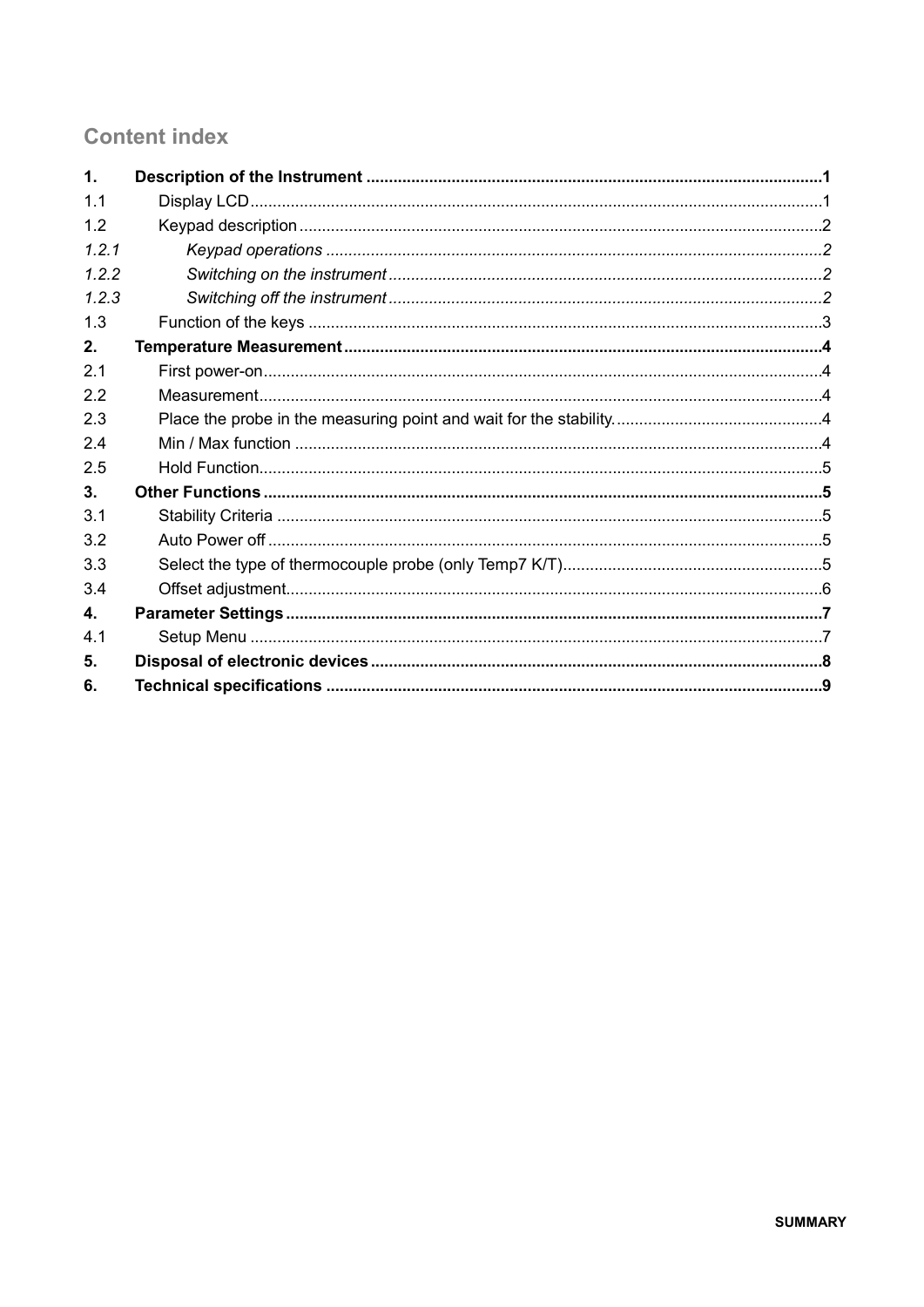# <span id="page-2-0"></span>1. DESCRIPTION OF THE INSTRUMENT

<span id="page-2-1"></span>1.1 Display LCD



*Display*

- (1) ………… Type of the probe
- (2) ………… Unit of measurement
- (3)…………. MIN / MAX / HOLD indicators
- (4) ………… Stability indicator
- (5) ………… Low battery indicator, when appears replace the batteries
- (6) ………… Measurement value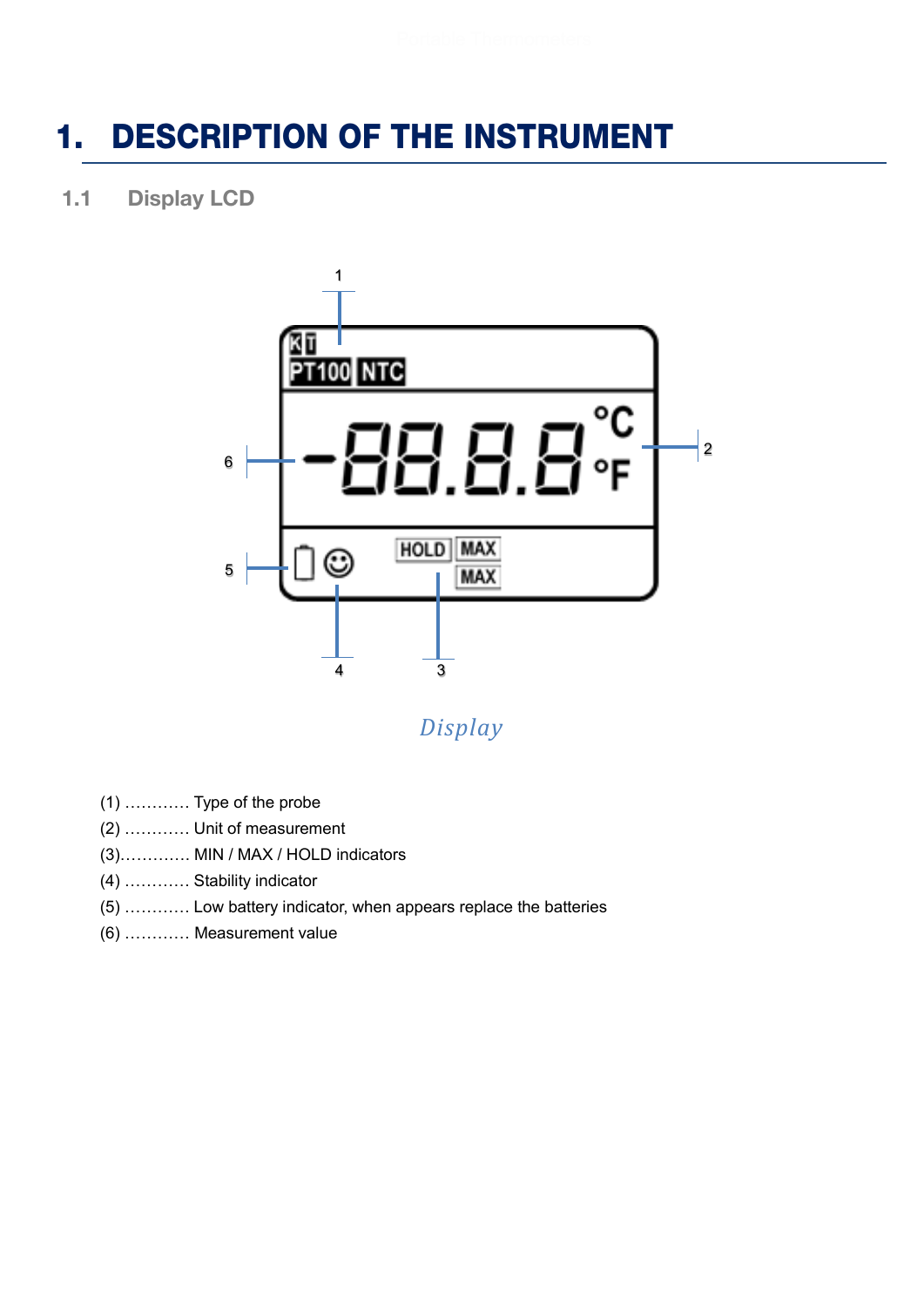# <span id="page-3-0"></span>1.2 Keypad description



## <span id="page-3-1"></span>**1.2.1 Keypad operations**

Momentary press <1,5 seconds, Long press >1,5 seconds.

# <span id="page-3-2"></span>**1.2.2 Switching on the instrument**

Press  $\circledcirc$  to power on the instrument:

The display shows the model, the firmware version and the values of the internal settings. The instrument is now ready to measure.

## <span id="page-3-3"></span>**1.2.3 Switching off the instrument**

In the measurement mode, press and hold  $\circledcirc$  for 3 seconds to turn off the instrument.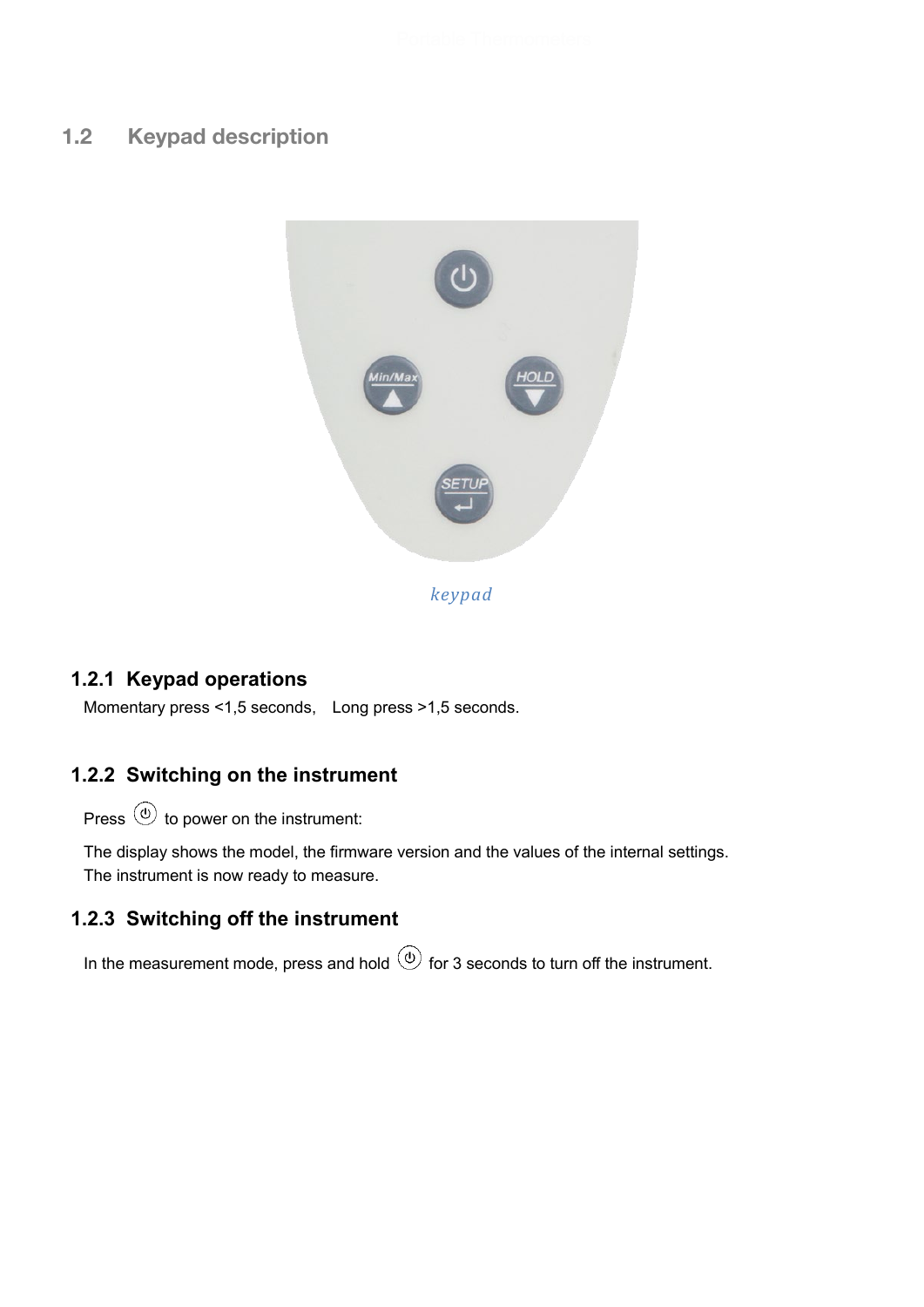# <span id="page-4-0"></span>1.3 Function of the keys

| key                                                              | <b>Press</b>       | <b>Description</b>                                                                                                                                                                                                                |  |  |
|------------------------------------------------------------------|--------------------|-----------------------------------------------------------------------------------------------------------------------------------------------------------------------------------------------------------------------------------|--|--|
| $\boldsymbol{\theta}$                                            | Momentary<br>press | • With the meter turned off, press this button to turn it on.<br>During setup and memory recall (RM), press to return to measurement mode.                                                                                        |  |  |
|                                                                  | Long press         | During measurement, press and hold for 3 seconds to turn off the instrument.                                                                                                                                                      |  |  |
| $\bullet$<br>values.<br>Momentary<br>$\bullet$<br>press<br>menu. |                    | In the measurement mode, press to start recording the minimum and maximum<br>While recording MIN / MAX, press to display the value of MIN / MAX.<br>• Used to scroll through and change the values of the parameters of the setup |  |  |
|                                                                  | Long press         | • Hold for 3 seconds to exit the MIN / MAX recording.                                                                                                                                                                             |  |  |
| $\overline{\blacktriangledown}$                                  | Momentary<br>press | • Used to lock / unlock the reading.<br>Used to scroll through and change the values of the parameters of the setup<br>$\bullet$<br>menu.                                                                                         |  |  |
| (setup<br>קובר                                                   | Momentary<br>press | In the measurement mode, press to enter setup.<br>$\bullet$<br>During setup: Press to select/confirm the program.<br>$\bullet$<br>During the calibration, press to confirm the calibration.<br>٠                                  |  |  |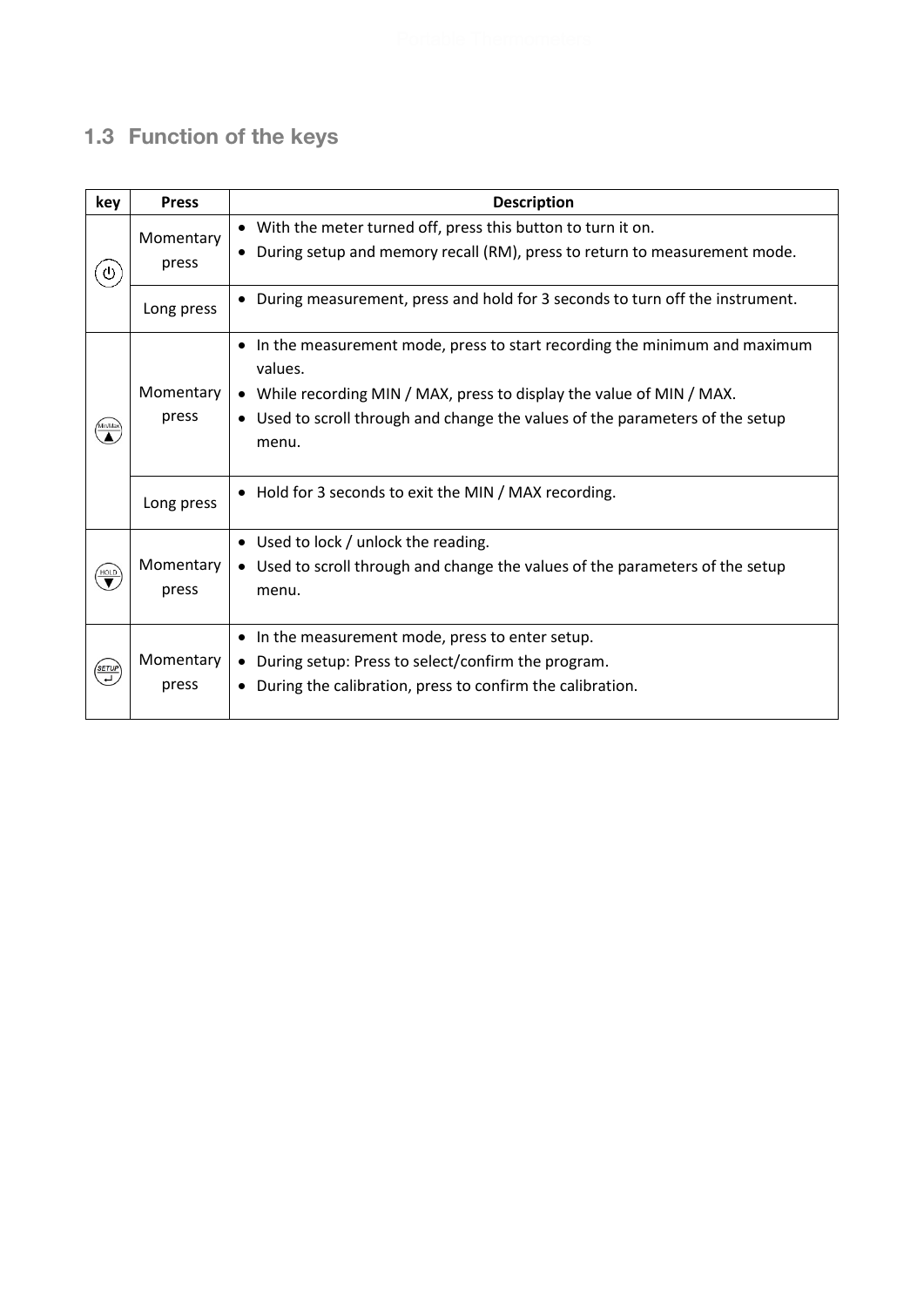# <span id="page-5-0"></span>2. TEMPERATURE MEASUREMENT

#### <span id="page-5-1"></span>2.1 First power-on

At the first start you must set the following parameters:

- Select the unit of the measurement °C / °F P6.1 all models
- Select the type of the probe to be used Tc K/T P7.1 only Temp7 K/T

For additional settings, refer to the section Setup menu.

#### <span id="page-5-2"></span>2.2 Measurement

Always connect the probe before turning on the power.

Turn ON the meter with  $\circled{0}$ . After the initial self-diagnosis the instrument enters directly into the measurement mode.

<span id="page-5-3"></span>2.3 Place the probe in the measuring point and wait for the stability.

When the value is stable and the icon of stability  $\bigodot$  appears, you can take the reading.

#### <span id="page-5-4"></span>2.4 Min / Max function

While measuring press  $\overline{\bullet}$  to start the recording of the Min/Max values. The MIN MAX icons will start flashing on the display.

Press once  $\overline{a}$  to see the maximum value reached until that time, press another time to see the minimum value reached until that time. If you press again then the meter will again start recording the Min/Max values with the icons flashing on the display.

When viewing the Min/Max value, the recording stops because the display isn't showing the actual reading but the same value for minimum and maximum recorded.

To exit from the recording of the Min/Max values, hold pressing  $\overset{\text{(final)}}{\blacktriangle}$  for at least 3 seconds, the MIN MAX icons will disappear.

#### *Warning:*

If the instrument is set to the automatic shutdown then the instrument will turn off after 20 minutes. If you want to record the minimum and maximum values over a longer period than it's necessary to disable the auto power off P6.8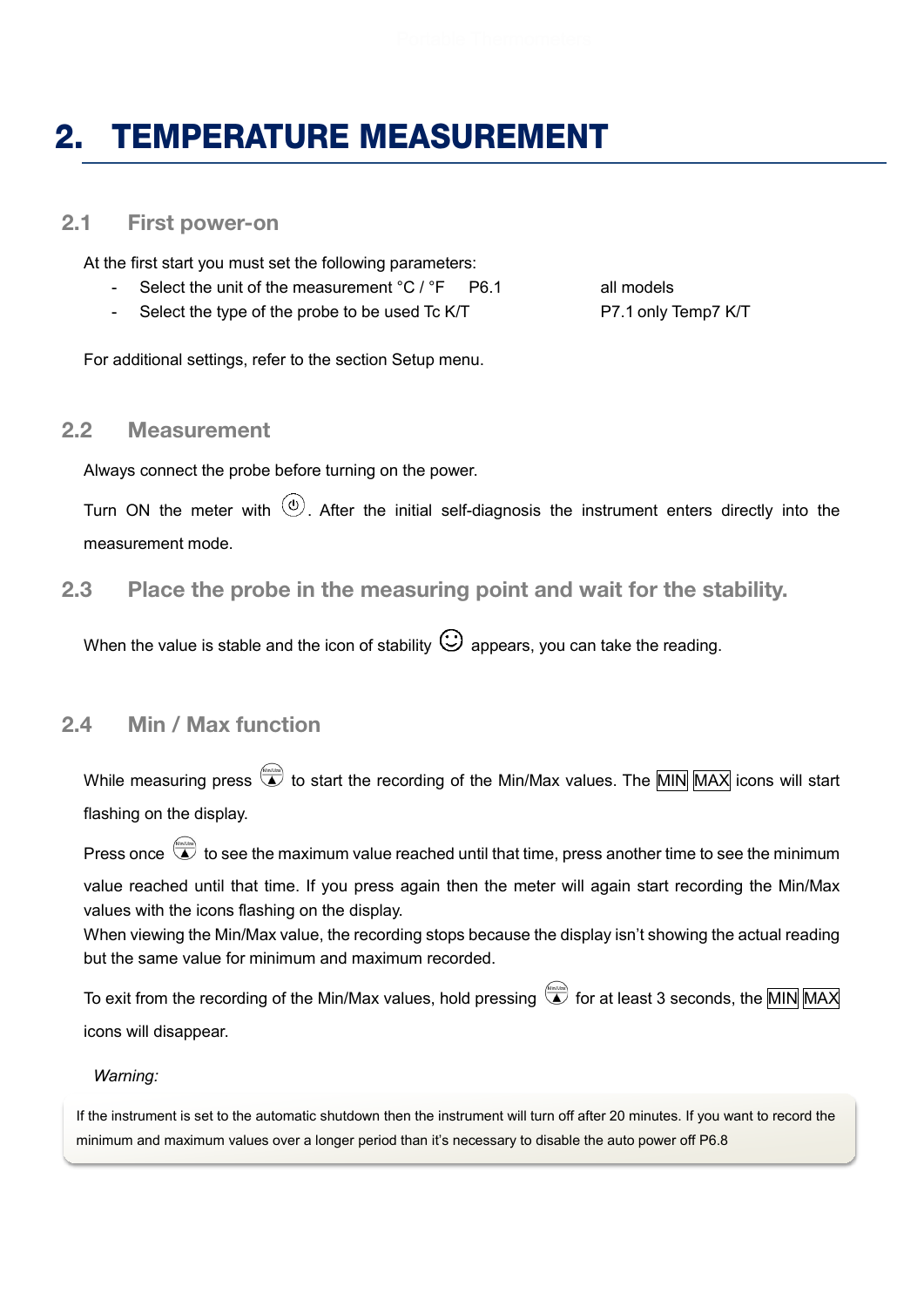## <span id="page-6-0"></span>2.5 Hold Function

During the measurement press  $\overline{\mathbf{v}}$  key to lock the value. The display will show **HOLD** icon and the value will freeze. Press again to unlock the value.

This feature can be particularly useful when after performing the measurement you must move with the instrument to write the value.

*Note***:**

*During the recording of Min/Max values the hold function is disabled.*

# <span id="page-6-1"></span>**OTHER FUNCTIONS**

## <span id="page-6-2"></span>3.1 Stability Criteria

When the reading is stable the display shows  $\mathbb{G}_{\cdot}$  If this icon does not appear or blinks, do not consider the reading as the final value. Always wait for the stability of the measurement.

<span id="page-6-3"></span>

|  | $3.2\,$ |  | <b>Auto Power off</b> |  |
|--|---------|--|-----------------------|--|
|--|---------|--|-----------------------|--|

This meter powers off automatically after 20 minutes of inactivity. To deactivate auto power-off go to the parameter P6.8 of setup menu and select Off.

## <span id="page-6-4"></span>3.3 Select the type of thermocouple probe (only Temp7 K/T)

Go to the parameter P7.1 of setup menu and select the type of probe to be used.

- K Thermocouple K (Yellow connector)
- T Thermocouple T (Blue connector)



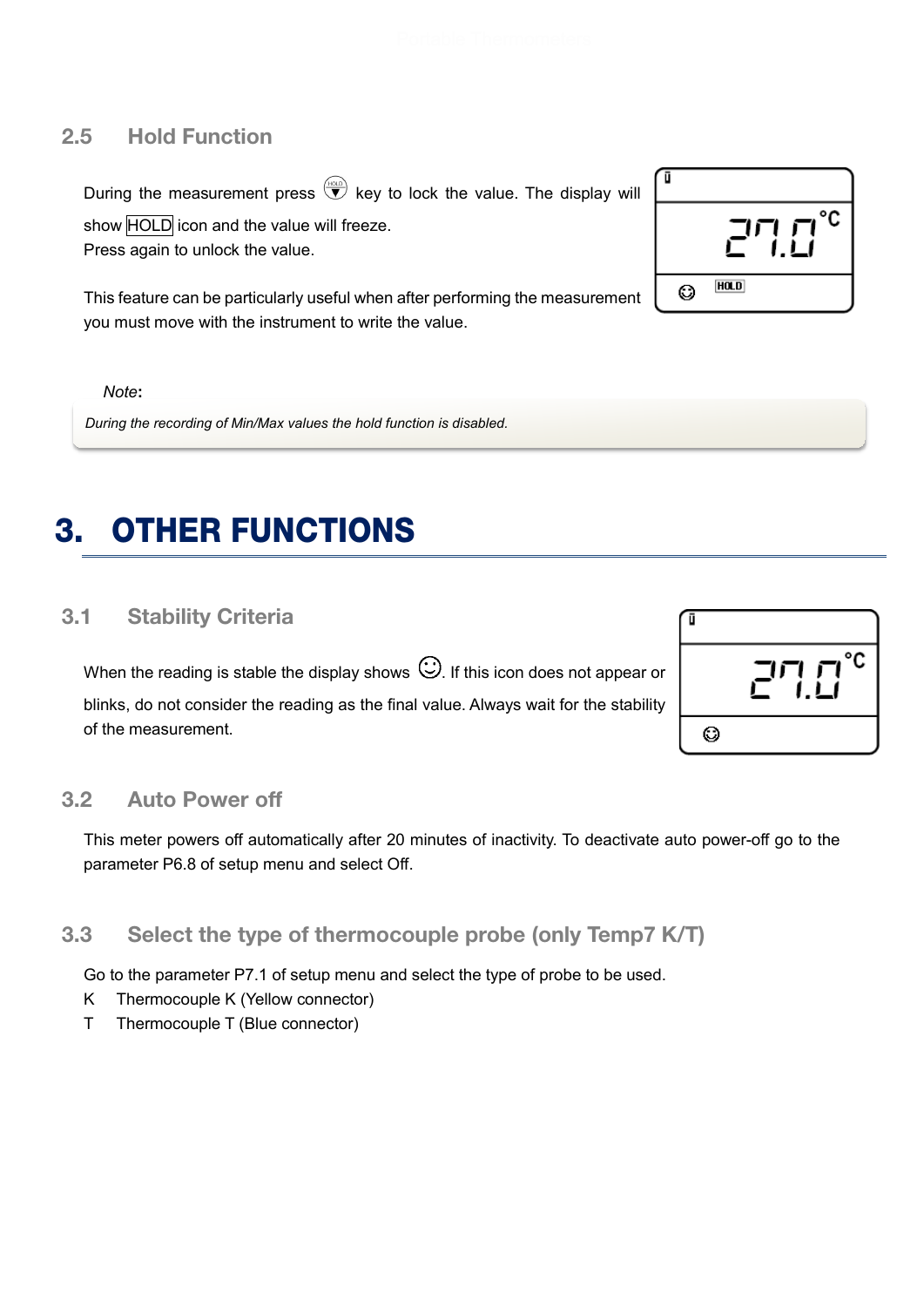# <span id="page-7-0"></span>3.4 Offset adjustment

All instruments are factory pre-calibrated and remain stable over time, but in the event of an error in the reading, you can recalibrate the instrument to eliminate this error.

To recalibrate the instrument at 0.0 ° C, proceed as follows:

- Make the ice with double-distilled water.
- Put the ice cubes in a 500ml beaker up to half of the volume
- Add distilled water up to  $\frac{3}{4}$  of the volume
- Place the beaker on a magnetic stirrer with gentle stirring.
- Immerse the probe in the beaker, making sure it is submerged in water and does not touch the wall of the beaker.
- Cover the beaker with polystyrene to isolate the mixture of water / ice from the air as much as possible.
- Allow to stir for about 10 minutes.
- In this way you reach a temperature of 0.0  $\degree$  C

If the meter reads 0.0 ° C (± accuracy of the measuring chain) then it means that the instrument is operating properly and no adjustment is necessary, otherwise go to parameter P7.2 of the setup menu, adjust the

value with the arrow keys and confirm with  $\overbrace{a}^{\overbrace{\text{SETU}}}.$ 

The adjustment made at 0.0°C takes effect over the entire range of measurement, for example if you correct to -1.0 ° C, then the measurement moves of -1.0°C over the entire field.

The adjustment made in this way is kept in memory after turning off the meter and also when replacing the batteries.

In case you change the probe you must restore the factory calibration in setup menu P7.6 and proceed, if necessary, with a new calibration.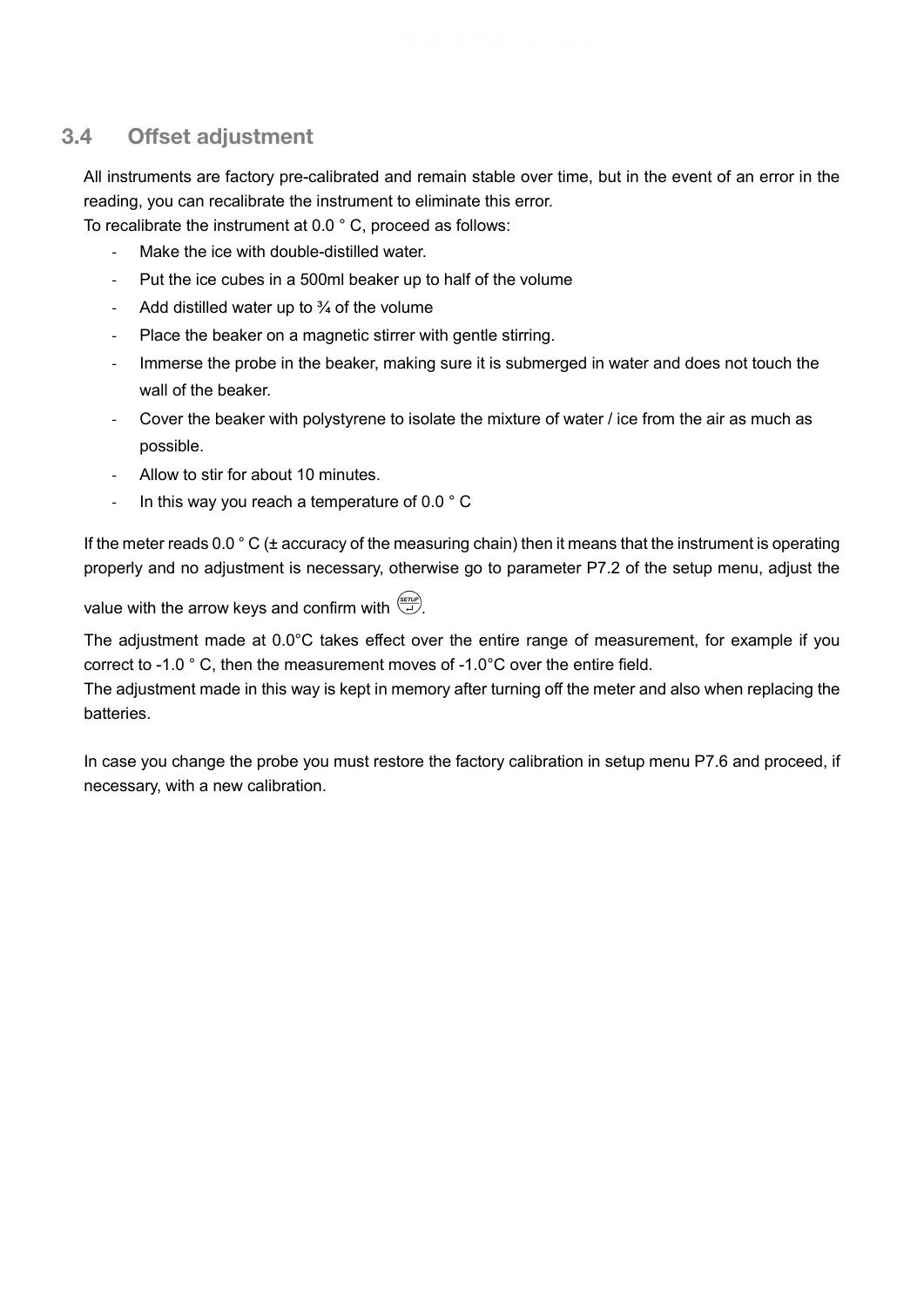# <span id="page-8-0"></span>4. PARAMETER SETTINGS

During measurement mode press  $\overline{\overset{\tiny{\text{gerup}}}{\rightleftarrows}}$  to enter in the setup menu.

Press  $\overline{\bigoplus}$  and  $\overline{\bigoplus}$  keys to scroll setup menu: P6.0→P7.0

P6.0: Settings of the meter

P7.0: Settings of the parameter Temperature

Press  $\stackrel{\text{(saw)}}{\rightarrow}$  key to enter in the selected menu and to confirm the changes.

Press  $\overline{\bigoplus}$  and  $\overline{\bigoplus}$  keys to scroll the sub-menus and to change the values.

Anytime press  $\circledcirc$  key to exit from setup menu and to return in the measurement mode, the changes

made and confirmed with  $\stackrel{\text{(strue)}}{\longrightarrow}$  key will be saved.

#### <span id="page-8-1"></span>4.1 Setup Menu

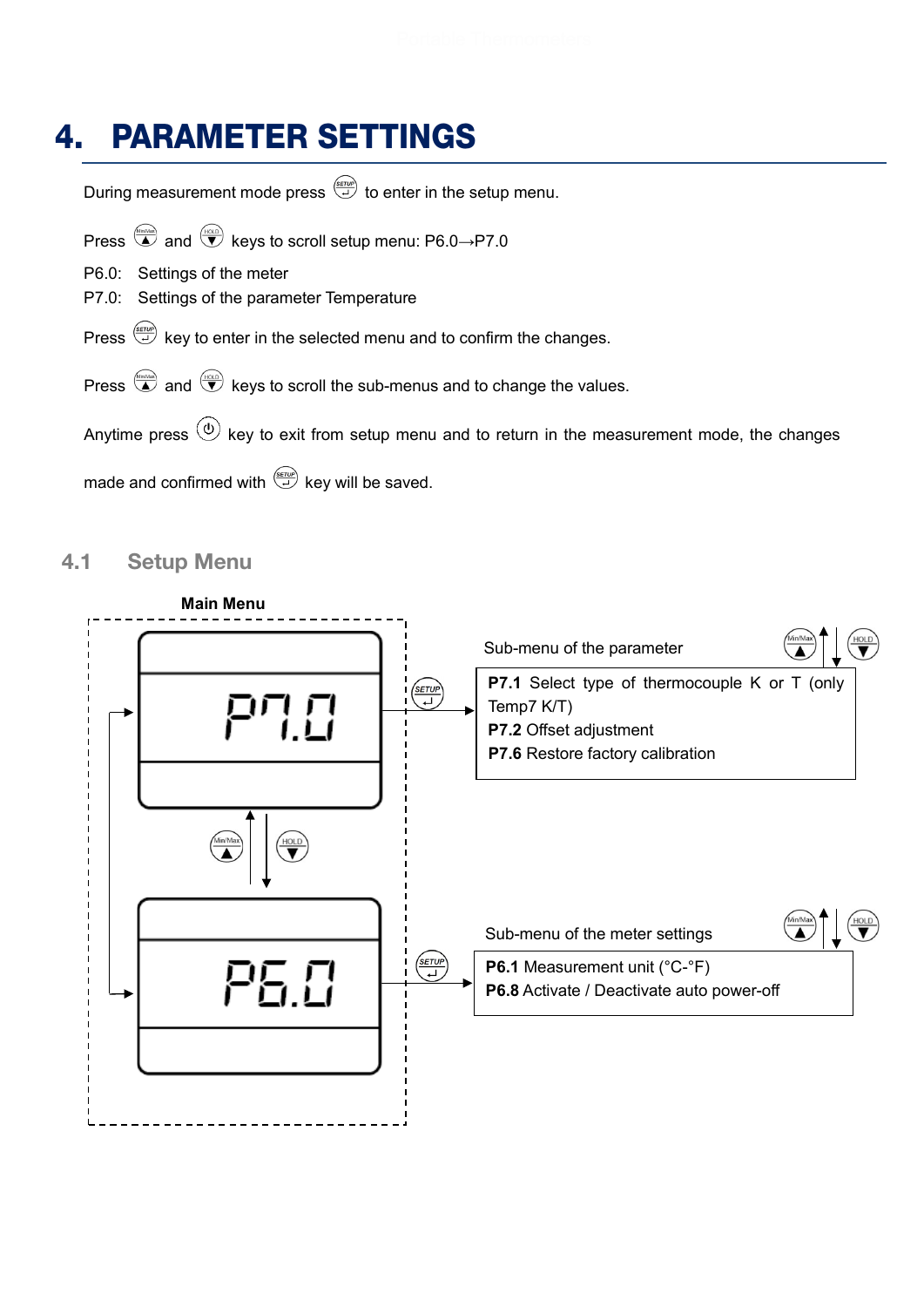| Parameter | <b>Description</b>                  | <b>Display</b>          | <b>Settings</b>             | <b>Default setting</b> |
|-----------|-------------------------------------|-------------------------|-----------------------------|------------------------|
| P6.1      | Measurement unit                    | $\lfloor \ln h \rfloor$ | $^{\circ}$ C - $^{\circ}$ F | °C                     |
| P6.8      | Auto Power-off                      | RoFF                    | $On - Off$                  | On                     |
| P7.1      | Select type of thermocouple K or T* |                         | K/T                         | Κ                      |
| P7.2      | Offset adjustment                   |                         | ± 5 °C                      | ----                   |
| P7.6      | Restore factory calibration         | FE                      | No - Yes                    | No                     |

Parameters of the setup menu and factory default settings

\* only for Temp7 K/T

*Note:*

*To power off the meter exit from SETUP!*

# <span id="page-9-0"></span>5. DISPOSAL OF ELECTRONIC DEVICES



The electrical and electronic equipment marked with this symbol cannot be disposed of in public landfills.

According to the UE Directive 2002/96/EC, the European users of electrical and electronic equipment can return it to the dealer or manufacturer upon purchase of a new one.

The illegal disposal of electrical and electronic equipment is punished with an administrative fine.